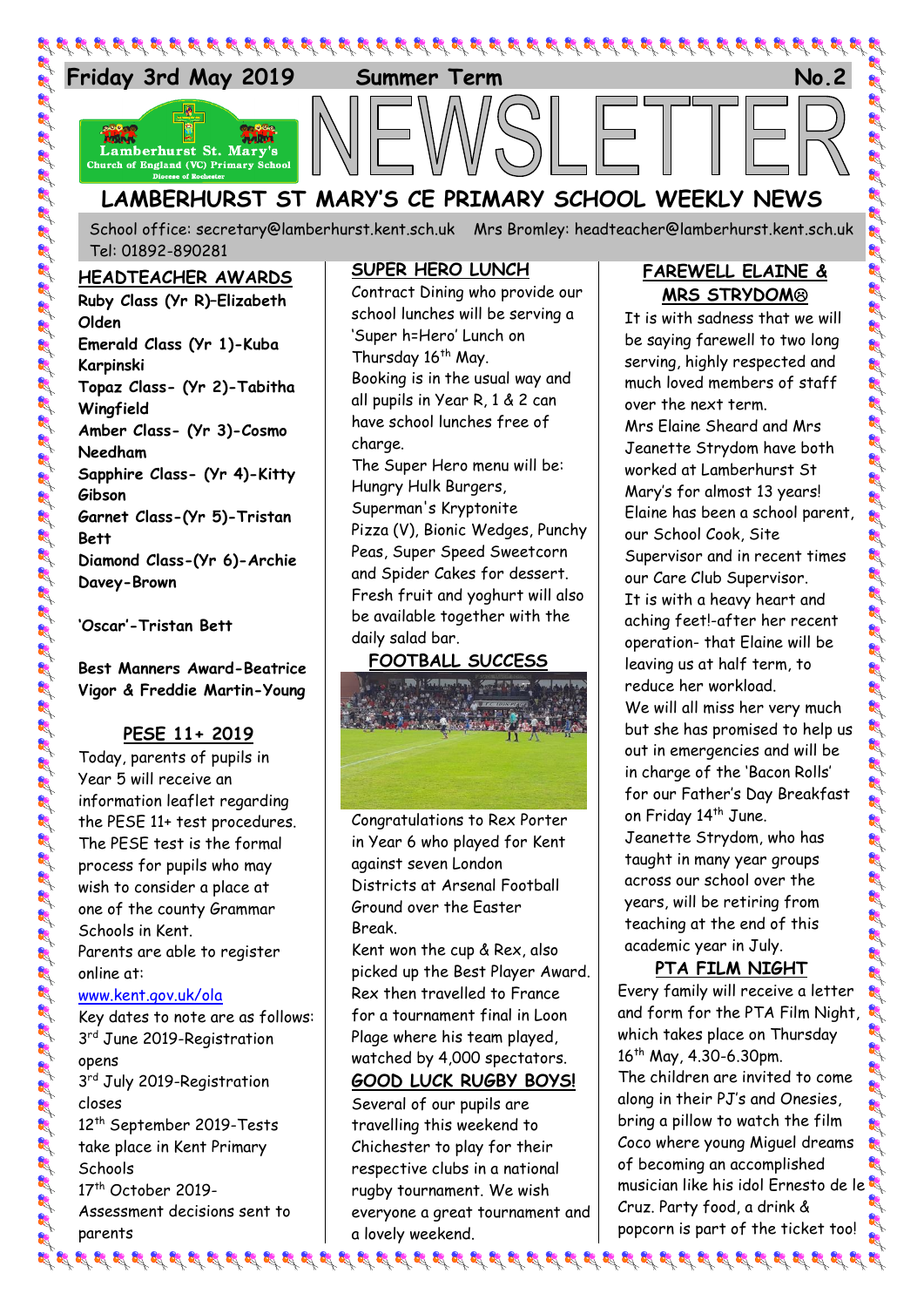# **RAISING FAITH FOR PARENTS**

A group of parents from Sacred Heart Catholic Church and St Mary's Church, Goudhurst, which includes some Lamberhurst St Mary's Families, have been working on a collaborative project event for parents to support their children.

"Raising Faith conference is being held Saturday, 29<sup>th</sup> June 2019 at St Mary's Church, Goudhurst for parents, carers and all those involved in the growing of faith in young people.

Raising Faith will prepare parents to help children discover faith for themselves. The conference will have experts in this field along to talk and lead seminars throughout the day.

Tickets for this event are £20 each, including lunch and refreshments, subsidies are available. For details see <http://bit.ly/raisingfaith>

*'These commandments are to be on your hearts. Impress them on your children. Talk about them when you sit at home and when you walk along the road, when you lie down and when you get up.'* 

So says Moses in Deuteronomy, as he encourages the people of Israel to share their faith with their children'

#### **SUMMER TERM CONSULTATIONS**

A reminder for parents diaries that Summer Term Consultations will take place on Monday 8<sup>th</sup>, Tues 9<sup>th</sup> and Wednesday 10<sup>th</sup> July. Please note that due to a necessary diary change the Monday appointments will now run from 2.30-5pm. Appointments will be bookable from after half term break via our ParentMail App.

#### **STARTING SCHOOL**

Our 'Starting School Drop and Play' visits, for children who have received their offer of a place at Lamberhurst St Mary's for September 2019 will take place after Half Term Break.

Parents will receive a personal invitation in the post with the dates and full details. 'Drop and Play' dates are as follows: Tuesday 18<sup>th</sup> & Friday 28th June-9.15-10.30am children dropped at school by their parents/brought by Fidgets to play. Parents do not need to stay for these visits.

Wednesday 3rd July Children with their Parents, Induction Afternoon 1.45-3pm.

#### **GRETEL NEEDED!**

Next year Bennett Memorial School, Tunbridge Wells will be performing 'The Sound of Music' and are yet to appoint a Gretel. If there are any of our pupils, preferably around 7 or 8 years old, who may be able to participate then please contact Ian Johnson, Director of Music, Bennett Memorial Diocesan School by email with contact details and a photograph. If they can find several children for the part, they will not have to perform on each night, which may lessen the burden on parents and children.

#### **BUSTER'S BIG BASH**

Families who walk to school or take part in our Buster's Book Club reading challenge are invited to book their places for Buster's Big Bash on 18th May. This free mini-festival at Canterbury's Dane John Gardens, offers activities like pedal gokarts and space hopper racing, a goody bag for every child, plus a double record attempt to create the longest walking bus and biggest teddy bears' picnic. To book visit:

[www.kmcharityteam.co.uk/booking](http://www.kmcharityteam.co.uk/booking) 

# **TAG RUGBY CLUB**

We are very keen to encourage more of our younger pupils to join Tag Rugby Club after school so that we can begin to train and develop our school team of the future! Both boys and girls can play and to help encourage our Y2 & 3 pupils, Premier Sport Coach, Bradley will be giving both classes a free Tag Rugby lesson in school next week.

Please speak to Mrs Knight or Mrs Simpson in the school office if you would like to join any after school clubs. A reduced cost is applied for mid-term joiners.

### **BANK HOLIDAY MONDAY**

Next Monday 6<sup>th</sup> May, school will close for the Bank Holiday. Back to school on Tuesday 7<sup>th</sup> May with Breakfast and After School Clubs running as usual. Mrs Pitt's Monday music pupils will have their lesson on an alternative day.

### **HAPPY SCHOOL BAG COLLECTION**

Many thanks to everyone who has returned 'Happy Bags' or any other bags filled with unwanted children's and adult clothes and shoes. Our next collection will be taken in just over a week's time and all bags need to be brought to school, by Tues 14<sup>th</sup> May, at the latest.

#### *Today you will also receive:*

Every Family via ParentMail ~ Active Education Summer Camps Flyer In school bags: Every family ~ Families Magazine Every Family ~ PTA Film Night Flyer Ruby Class ~ Drusillas Outing letter Year 5 ~ PESE 11+ Information Leaflet Year 6 – Bowles Letter and Consent Form